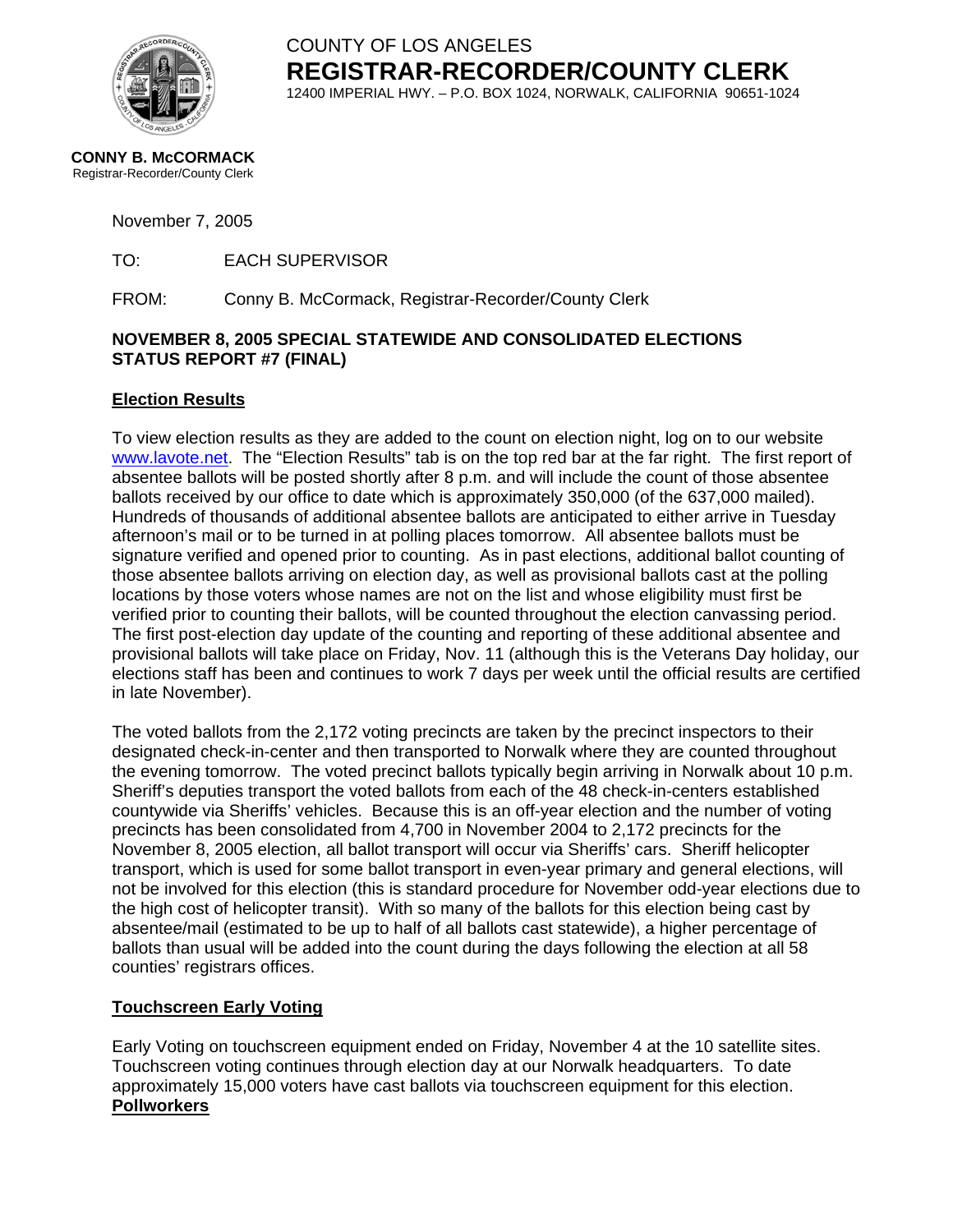We have filled all pollworker vacancies. More than 80% of our pollworkers have attended a training class, a rate approaching the high-interest Presidential Election in November 2004.

#### **Responding to Voters' Calls to Your Offices**

Most callers inquire "where do I go to vote?" We appreciate your staff's use of our website to look up individual caller's polling places. As in the past, the website is interactive; typing in the voter's address results in access to the needed information and a map to the location. Also, voters may call our phone number at 1-800-815-2666 to access their polling location automatically by keying in zip code and additional information. In addition to the 196 lines on our automated phone system, an additional 100 staff respond to voters' calls personally on election day.

Please call me if you have any questions regarding this report or any other election preparation activity.

**Attachments** 

c: David Janssen, Chief Administrative Officer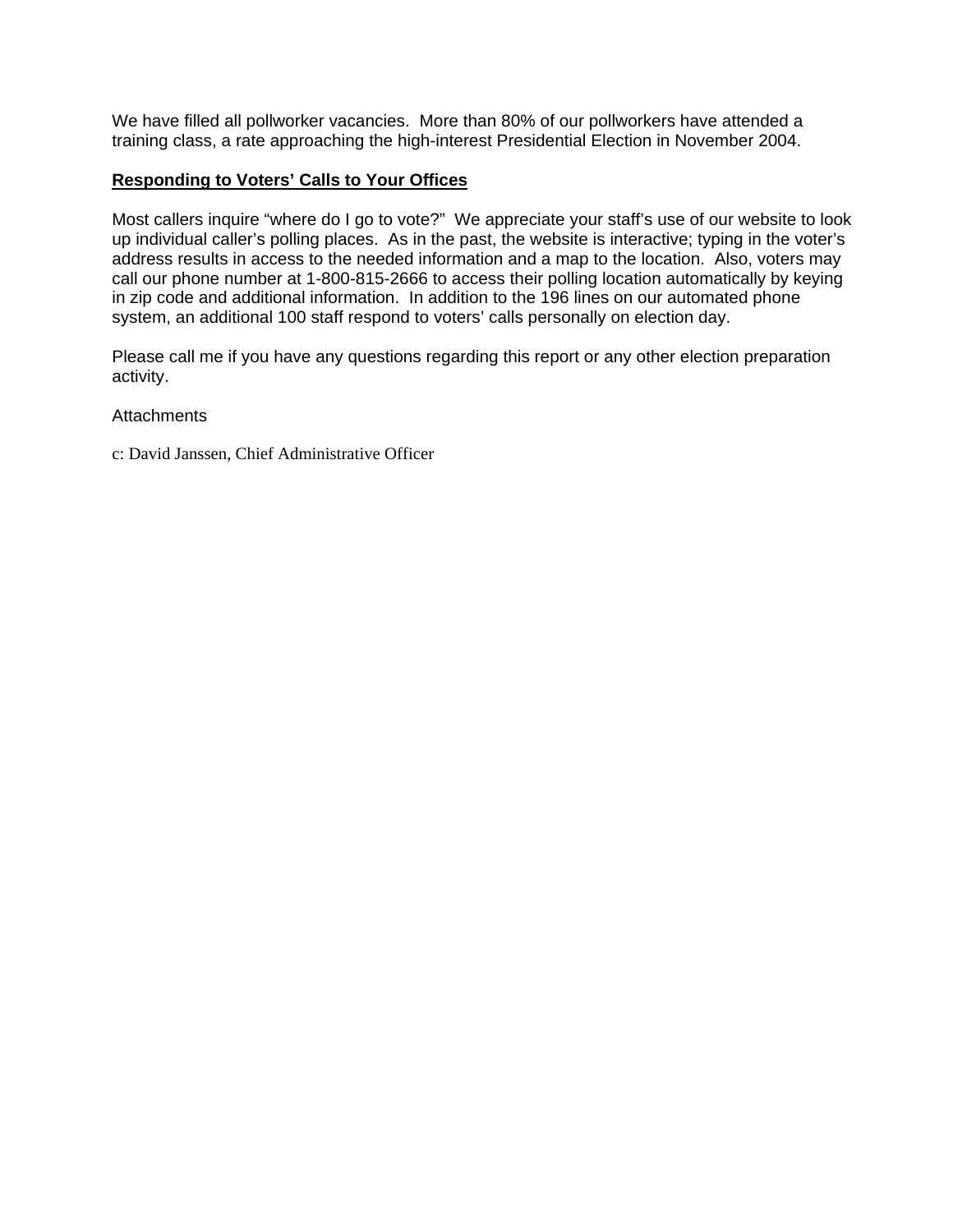## **NOVEMBER 8, 2005 SPECIAL STATEWIDE & CONSOLIDATED ELECTIONS STATUS OF EVENTS PERFORMED**

|              | <b>SCHEDULED</b>  | ACTUAL            |
|--------------|-------------------|-------------------|
| <b>EVENT</b> | <b>COMPLETION</b> | <b>COMPLETION</b> |

2. Recruit and Appoint 11/07/05 Precinct Officers

This election will involve 2,172 precincts requiring the recruitment of approximately 12,000 pollworkers. Recruitment of precinct officers is proceeding on schedule.

4. Testing of Election Night Data 11/07/05 Processing Hard/Ware and Programs

> Testing of election night tally programs is in process. This event is proceeding on schedule.

7. Precinct Supplies and Vote Recorders 10/24/05 10/29/05 Assembled

Supply box processing occurred on 10/24 through 10/29/05. This event is complete.

8. Booth and Supplies Picked-Up 10/30/05 10/30/05 By Precinct Inspectors

Booths and supplies were distributed to Precinct Inspectors on October 29 - 30, 2005. This event is complete.